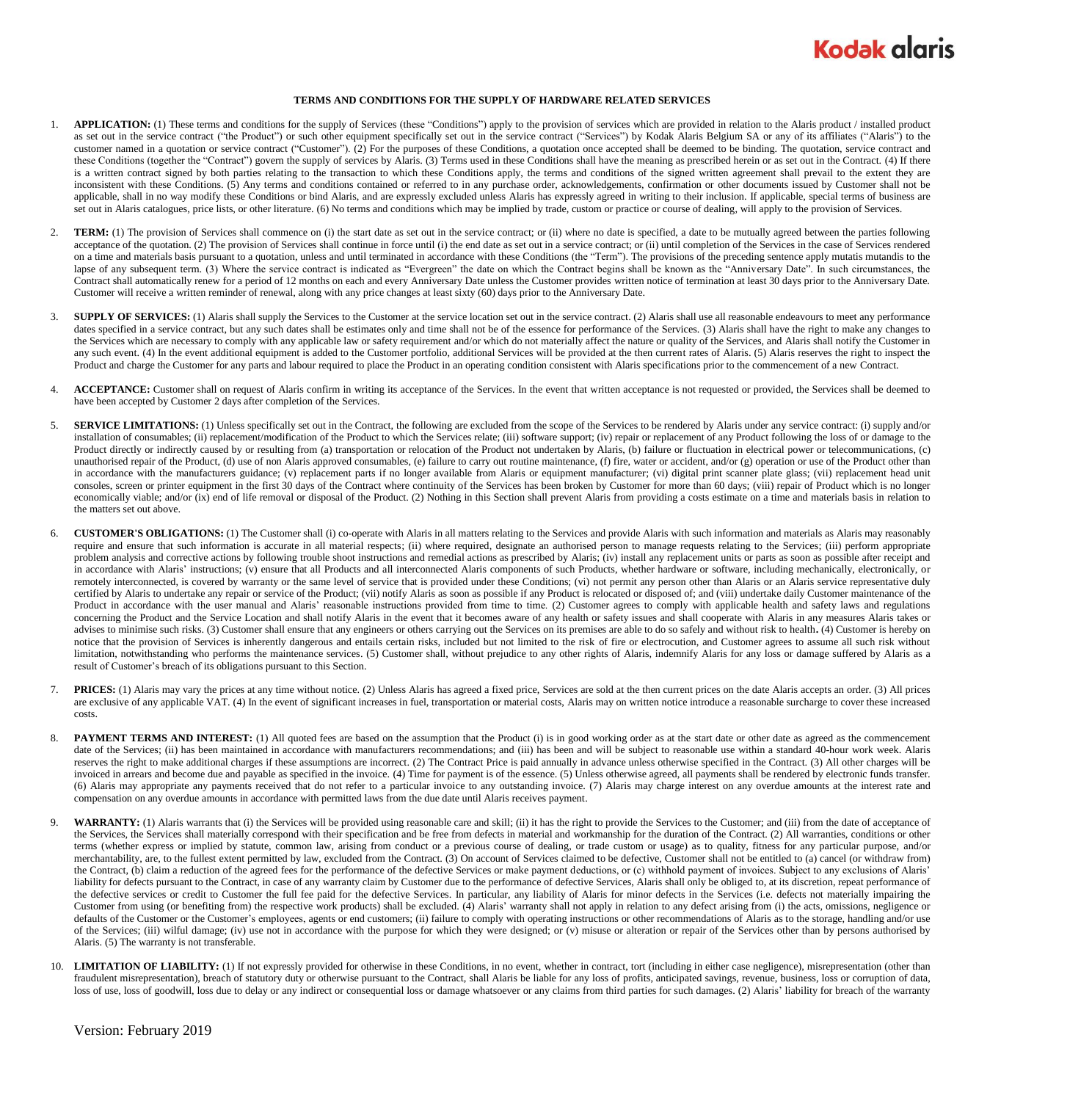set out in Section 9 (1) above, is, at Alaris' option, limited to the repair, replacement or crediting of the full price paid for the Services that directly gave rise to the claim. (3) Subject to (1) and (2), Alaris' aggregate liability for all other claims, whether in contract, tort (including in either case negligence), misrepresentation (other than fraudulent misrepresentation), breach of statutory duty or otherwise pursuant to the Contract, shall be limited to the net price paid by the Customer for the specific Services giving rise to the claim in the twelve (12) months prior to the date on which the loss or damage occurred. (4) Nothing in the Contract shall be deemed to exclude or limit Alaris' liability in respect of: (i) Loss or damage caused by wilful intent or gross negligence of Alaris or Alaris' officers, employees, agents or contractors; or (ii) Injuries to or death of any person, caused by Alaris or Alaris' officers, employees, agents or contractors or (iii) any other liability which cannot be excluded by law. (5) Any claim for loss or damages, except a claim for damages arising out of (4) must be notified to Alaris within twelve (12) months as from the date on which the damage was caused, failing which such claim is deemed to be waived.

- 11. FIRMWARE: In relation to any Alaris firmware supplied as part of the Product ("Firmware"), Alaris shall provide updates where possible to correct errors and bugs in the Firmware, in accordance with the response time set out in the Contract. For the purposes of these Conditions, the term "Firmware" does not include software, embedded or otherwise which is provided by a third party in third party hardware ("Third Party Software"). Support for Third Party Software is subject to the terms of a separate agreement between the Customer and the third party supplier. If updates, upgrades or supplements of the Firmware are provided, use is governed by these Conditions, subject to any amendments made by Alaris from time to time, unless otherwise notified in writing. For the avoidance of doubt, Alaris has no obligation under the Contract to provide support in relation to any ancillary, additional or supporting software which is subject to a separate agreement.
- 12. **INTELLECTUAL PROPERTY:** All intellectual property rights, meaning all inventions, registered designs, design rights, data base rights, copy rights, know-how, trademarks, trade secrets and all other intellectual property rights, and the applications for any of the same and any rights or forms of protection of a similar nature and having equivalent or similar effect to any of them which may subsist anywhere in the world, ("Intellectual Property Rights") in or arising out of or in connection with the Services shall be owned and retained by Alaris.
- 13. **INDEMNIFICATION:** (1) Customer shall (i) not cause or permit any third party to cause any damage or endanger the Intellectual Property Rights of Alaris; and (ii) without prejudice to any other rights of Alaris, indemnify Alaris for any loss suffered by Alaris by reason of any use by Customer, Customer's employees, agents or customers, of Intellectual Property Rights of Alaris other than in accordance with the Contract. (2) Customer shall without prejudice to any other rights of Alaris, indemnify Alaris for any loss suffered by Alaris, howsoever arising, by reason of Customer's breach of its obligations pursuant to Sectio[n 6](#page-0-0) above. (3) In the event of a claim, or notification of an intention to make a claim, which may reasonably be considered likely to give rise to a liability under this indemnity ("Claim"), Customer shall: (i) as soon as reasonably practicable, give written notice of the claim to Alaris specifying the nature of the Claim in reasonable detail; and (ii) not make any admission of liability, agreement or compromise in relation to the Claim. (4) Customer shall not, except with the prior written consent of Alaris, consent to entry of any judgment or enter into any settlement that does not include as an unconditional term given by the claimant or plaintiff to Alaris and its affiliates a release from all liability and blame with respect to the Claim.
- 14. **SUSPENSION AND TERMINATION:** (1) If Alaris' performance of any of its obligations under the Contract is prevented or delayed by any act or omission by the Customer or failure by the Customer to perform any relevant obligation ("Customer Default"), Alaris shall without limiting its other rights or remedies have the right to suspend performance of the Services until the Customer remedies the Customer Default, and to rely on the Customer Default to relieve it from the performance of any of its obligations to the extent the Customer Default prevents or delays Alaris' performance of any of its obligations. (2) Alaris shall not be liable for any costs or losses sustained or incurred by the Customer arising directly or indirectly from Alaris' failure or delay to perform any of its obligations as set out in the Contract; and the Customer shall reimburse Alaris on written demand for any costs or losses sustained or incurred by Alaris arising directly or indirectly from the Customer Default. (3) Where in Alaris' reasonable opinion, Product is no longer capable of economic repair or where parts are no longer available, such Product may be removed from the scope of the Contract on written notice to the Customer. In such case, the agreed service fees shall be reduced by the amount which was exclusively allocated to the provision of Services regarding the removed Product. (4) Without prejudice to its other rights, Alaris may terminate the Contract or in its sole discretion suspend performance of the Services immediately by written notice to the Customer in the event that (i) Customer fails to pay any sums due under and in accordance with the Contract; (ii) Customer breaches any terms of the Contract; (iii) Customer is unable to pay its debts as they fall due, passes a resolution for winding up (other than for the purposes of a solvent amalgamation or reconstruction) or if a court of competent jurisdiction makes an order to that effect, enters into a receivership or liquidation or otherwise ceases to carry on business or an analogous event occurs to Customer in any jurisdiction; (iv) an event pursuant to Section 19 (6) where such event has persisted for more than 14 days; or (v) pursuant to Section [17](#page-1-0) (2).
- 15. **CONFIDENTIAL INFORMATION:** (1) All non-public, confidential or proprietary information of Alaris, including but not limited to, specifications, samples, patterns, designs, plans, drawings, documents, data, business operations, pricing, discounts or rebates, disclosed by Alaris in connection with the Contract, whether disclosed orally or disclosed or accessed in written, electronic or other form or media, and whether or not marked, designated or otherwise identified as "confidential," shall be deemed to be confidential, to be used solely for the purpose of performing under the Contract and may not be disclosed or copied unless authorized in advance by Alaris in writing. (2) Upon Alaris' request, Customer shall promptly return all documents and other materials received from Alaris and delete any copies made thereof. (3) Alaris shall be entitled to apply for injunctive relief for any violation of this Section. (4) This Section does not apply to information that is: (i) in the public domain; (ii) known to Customer at the time of disclosure; (iii) rightfully obtained by Customer on a non-confidential basis from a third party; or (iv) is required to be disclosed by any applicable law or by order of any Court of competent jurisdiction or any government body, agency or regulatory body, provided that the receiving party shall use all reasonable endeavours to give the disclosing party as much written notice of the disclosure as it reasonably can to enable the disclosing party to seek a protective order or other action protecting the confidential information from disclosure.
- <span id="page-1-1"></span>16. DATA PROTECTION: (1) Each party will comply with its obligations in terms of laws and regulations relating to the protection or disclosure of personal data, sensitive date or such other data which is deemed to be 'personal' pursuant to applicable data protection law in force from time to time. (2) Each party shall indemnify, defend and hold the other party harmless against claims resulting from or in connection with the indemnifying party's non-observance or insufficient observance of such obligations or any of its obligations in this Sectio[n 16.](#page-1-1)
- <span id="page-1-0"></span>17. MAJOR BUSINESS CHANGE: (1) If in the reasonable opinion of Alaris there is or is likely to be a major change in the business operations of Alaris which has or could have an adverse impact on the viability of the provision of the Services to be supplied to the Customer ('Major Business Change'), Alaris shall notify the Customer and Alaris and the Customer shall meet and discuss in good faith whether the provisions of any Contract between Alaris and the Customer needs to be varied. (2) In the event that the parties cannot agree in good faith on such contract variations within a period of 30 days of the parties meeting, then either party has the right to terminate the Contract between them. (3) Unless otherwise agreed by Alaris and the Customer in writing, the rights and obligations of the parties which have arisen prior to termination shall not be affected and shall stay in full force and effect. For the avoidance of doubt, with effect from the date of termination, Alaris shall have no obligation to supply or deliver any Services under the relevant Contract anymore (4) Neither party will be entitled to claim or receive compensation from the other party by reason of the operation of this Section as a consequence of the termination of the Contract pursuant to this Section.
- 18. ANTI-BRIBERY: (1) In this Section, Anti-Bribery Laws means any anti-corruption, anti-bribery or anti-kickback laws or regulations of the laws in the country where the Services are being performed (the "Country Laws"), the Bribery Act and/or the FCPA; Associated Person means in relation to any entity, a person who (by reference to all the relevant circumstances) performs Services for or on that entity's behalf in any capacity and including, without limitation, employees, agents, subsidiaries, representatives and subcontractors; Bribery Act means the UK Bribery Act 2010 (as amended from time to time); and FCPA means the US Foreign Corrupt Practices Act 1977 (as amended from time to time). (2) Customer shall not, and shall procure that its Associated Persons do not, in connection with the performance of its obligations under the Contract, engage in any activity which (i) constitutes an offence under Country Laws; (ii) would constitute an offence under the FCPA if it were carried out in the US; or (iii) would constitute an offence under the Bribery Act if it were carried out in the UK. (3) Breach of this Section shall constitute a breach not capable of remedy and, without prejudice to any other remedy, entitle Alaris to terminate the Contract immediately. (4) Customer shall from time to time, at the reasonable request and reasonable cost of Alaris: (i) confirm in writing that it has complied with its obligations under this Section and provide any information reasonably requested by Alaris in support of such compliance; and (ii) permit Alaris to have such access to Customer's books, accounts and records (and to take such copies thereof) as reasonably necessary in order to verify compliance with this Section, and to meet with Customers' personnel as are relevant to the Contract to audit such compliance. (5) Customer shall promptly report to Alaris in writing upon becoming aware that it or any of its Associated Persons: (i) have received any request or demand for any undue financial or other advantage in connection with the performance of the Contract; or (ii) are the subject of any actual, pending or threatened police, judicial or regulatory investigation or proceedings in relation to any suspected breach of any Anti-Bribery Laws. (6) Customer shall indemnify Alaris against any losses, liabilities, damages, costs (including but not limited to legal fees) and expenses incurred by, or awarded against Alaris as a result of any breach of this Section by Customer.
- 19. MISCELLANEOUS: (1) Any notices sent to Alaris under these Conditions shall be sent to the attention of the Legal Department at [legal@kodakalaris.com.](mailto:legal@kodakalaris.com) (2) Provisions of these Conditions which by their nature should apply beyond their terms, will remain in force after any termination or expiration of these Conditions. (3) If any term, provision or part thereof of these Conditions is invalid, illegal or